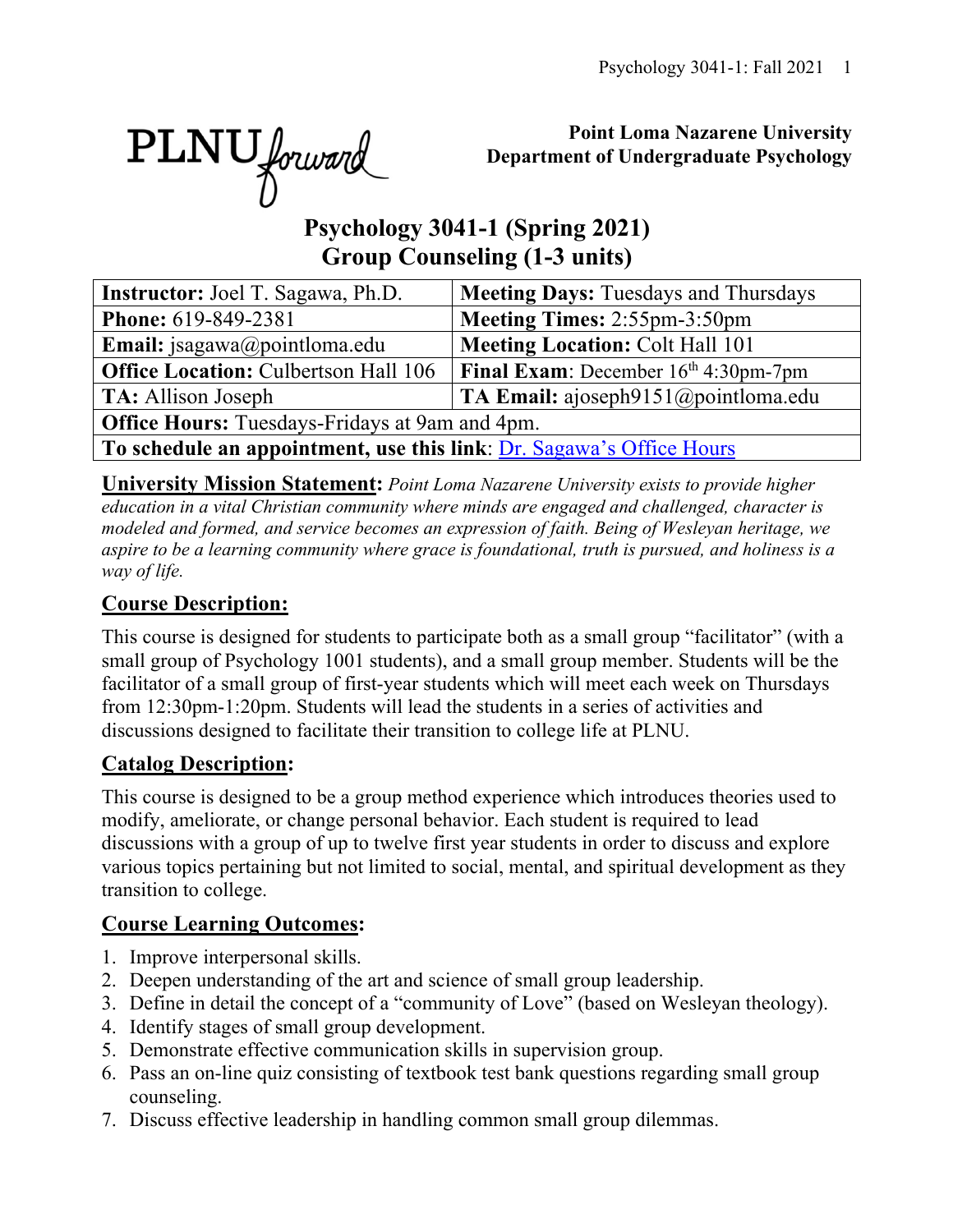8. Plan interactive exercises with their group of first year students.

### **Course Texts (Required):**

Chen, M., & Rybak, C. J. (2004). *Group leadership skills* – 2<sup>nd</sup> edition. Belmont, CA: Brooks/Cole.

#### **Course Requirements:**

- 1. Participation: Participation is required and is figured into your final grade.
- 2. Quizzes: Students are expected to read the assigned text and complete all 10 reading quizzes. Descriptions of all quizzes are listed on canvas.
- 3. Reflection Assignments: There will be a total of 10 reflection assignments due throughout the semester. Descriptions of all reflection assignments and grading rubrics are listed on canvas.
- 4. Group Perceptions Paper: Students are required to write a paper in which they will be asked share their observations about the individual group members, their own participation, and the group process. A description of the group perceptions paper and the grading rubric is listed on canvas.
- 5. Final Reflection Paper: In lieu of a final exam, students are required to write a paper in which they will be asked to demonstrate what they have learned about themselves, others, and the process of small group development though this course. A description of the final reflection paper and the grading rubric is listed on canvas.
- 6. Data Entry: Students are expected to enter small group member attendance and indicate the completion of any relevant small group assignments in canvas on a weekly basis. Successful entry of this data into canvas is required and figured into your final grade.

#### **Grading:**

| Participation: (200 pts) 40%<br>Quizzes $(100 \text{ pts}) 20\%$ |                  |      |       |          |              | Assignments: $(100 \text{ pts}) 20\%$<br>Papers $(50 \text{ pts}) 10\%$<br>Data Entry $(50 \text{ pts}) 10\%$ |                       |              |                                 |                 |  |
|------------------------------------------------------------------|------------------|------|-------|----------|--------------|---------------------------------------------------------------------------------------------------------------|-----------------------|--------------|---------------------------------|-----------------|--|
|                                                                  | Percentage Score |      |       |          |              |                                                                                                               | Total: (500 pts) 100% |              |                                 |                 |  |
|                                                                  |                  |      |       |          |              |                                                                                                               |                       |              |                                 |                 |  |
| $\mathbf{A}$                                                     | $= 93-100\%$     | $B+$ | $=$   | 88-89%   | $C+$         |                                                                                                               | $= 77 - 79\%$         | $D+$         | $\displaystyle \qquad \qquad =$ | 62-64%          |  |
|                                                                  | $A - = 90-92\%$  | B    | $=$   | 84-87%   | $\mathbf{C}$ |                                                                                                               | $= 70 - 76\%$         | D            |                                 | $= 55-61\%$     |  |
|                                                                  |                  | $B-$ | $=$   | 80-83%   | $C$ -        |                                                                                                               | $= 65-69\%$           | $D-$         | $=$ $-$                         | $50 - 54\%$     |  |
|                                                                  |                  |      |       |          |              |                                                                                                               |                       | $\mathbf{F}$ | $=$                             | Below 50%       |  |
| Z Score                                                          |                  |      |       |          |              |                                                                                                               |                       |              |                                 |                 |  |
| $A = 1.33$                                                       |                  | $B+$ | $=$   | - 0.67   | $C+$         |                                                                                                               | $= -0.33$             | $D+$         |                                 | $= -1.67$       |  |
| $A - = 1$                                                        |                  | B    |       | $= 0.33$ | $\mathbf C$  | $= -1$                                                                                                        |                       | D            | $=$                             | $-2$            |  |
|                                                                  |                  | B-   | $=$ 0 |          | $C-$         |                                                                                                               | $= -1.33$             | D-           |                                 | $= -2.33$       |  |
|                                                                  |                  |      |       |          |              |                                                                                                               |                       | F            |                                 | $=$ Below -2.33 |  |

### **Course Policies:**

1. Office Hours: Students are free to sign up for any open time during the instructor's office hours by using the link located at the top of this syllabus or using the link located on the homepage of our canvas course. Most weeks, the instructor will be available Tuesdays-Fridays at 9am and 4pm. Appointments are generally honored as long as the student provides the instructor with 24 hours advanced notice. In the event that the student does not provide the instructor with 24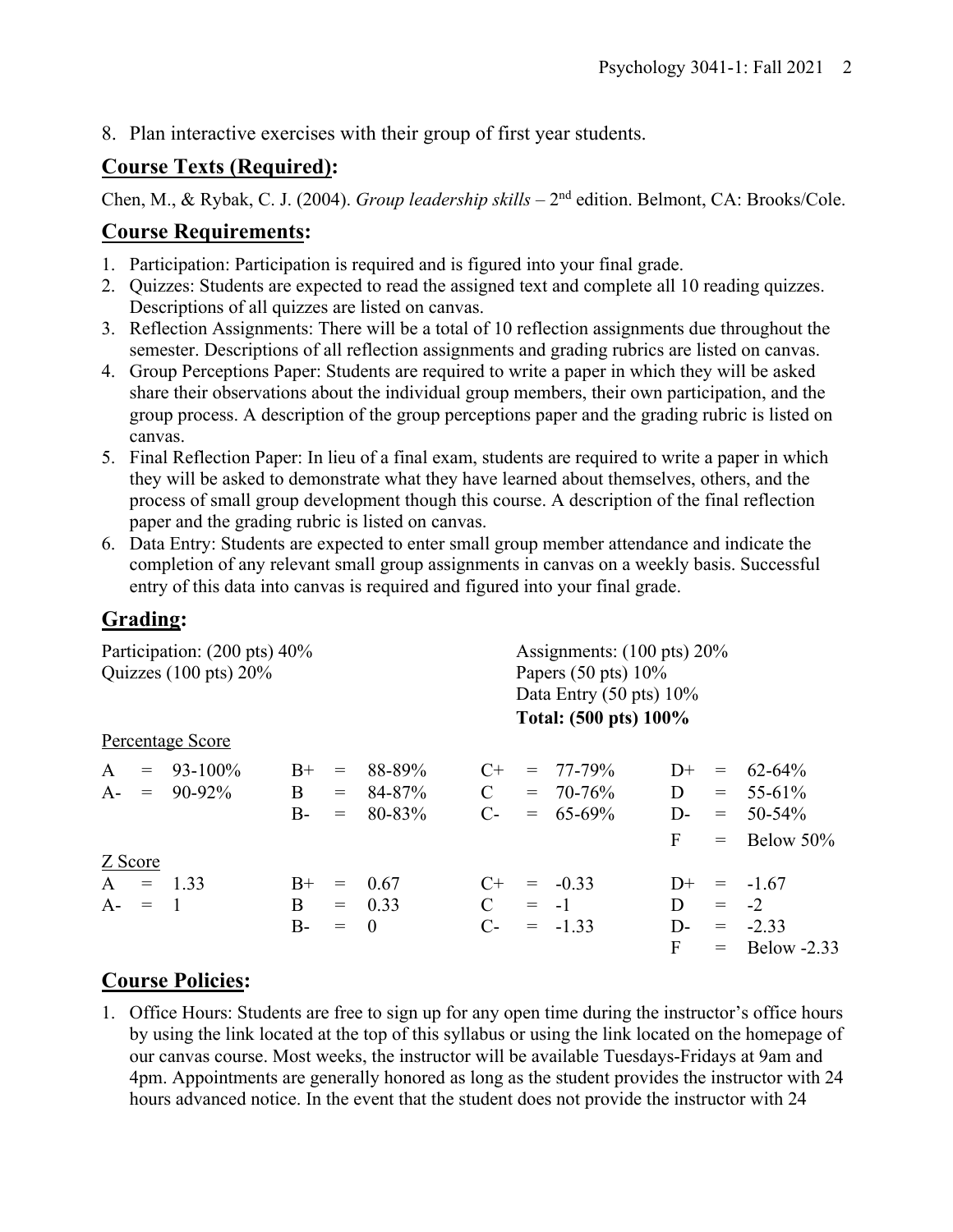hours advanced notice, the instructor may not be available during their office hours as they may need to be away from their office due to other commitments.

- 2. Email: Most often, you will receive a response to your emails from the instructor of this course within 7 days. As there may be times where you encounter a delayed response from your instructor over email, students are encouraged to schedule a time to speak with their instructor during the instructor's office hours and to use these office hours as a primary means of communication. In the event that a student has a logistical question (e.g., where to find an assignment, when an assignment is due, how to submit an assignment, etc.), students are encouraged to contact the TA for this course, as they are likely to respond to your email in a more expedient manner. You can contact the TA for this course by using the link located at the top of this syllabus or the link located on the homepage of our canvas course.
- 3. Students in Distress: In the event that you feel concerned for a student's safety, please connect them to the Wellness Center by walking them over to their office during business hours. If it is after hours, please stay with them and connect them to a phone counselor through the Wellness Center. Any student on PLNU's campus can connect with a counselor 24/7 through **LomaCare** or by calling the Wellness Center at 619-849-2574. Once you have connected a student to the Wellness Center, please give me a call at 619-849-2381.
- 4. Attendance: Student are at risk of being de-enrolled from this course in the event that they miss 4 or more class sessions (i.e., if absences exceed 20 percent of class meetings).
- 5. Participation: Students must participate in our class discussion times to receive participation credit. Students can make up participation points for up to 2 missed class sessions by participating in any of the last 2 class times. In addition, if our class completes the IDEA evaluation for this course by the end of the semester, additional points will be provided which can be used to replace an additional missed class session. As the facilitation of a small group is an essential component to this course, students risk a one-third grade reduction in this course if they fail to facilitate any of their PSY1001 meetings without prior permission from their instructor. In addition, students also risk one-third grade reduction in this course if they fail to participate in 3 or more of their PSY3041 meetings without prior permission by the instructor.
- 6. Quizzes: All quizzes are due on Friday by 5pm. Students are allowed extensions through Monday at midnight if needed, but students will not be allowed to submit quizzes after a quiz closes on canvas. If needed, students can complete the final quiz for this course which will replace their lowest quiz score.
- 7. Reflection Assignments: All reflection assignments are due on Friday by 5pm. Students are allowed extensions through Monday at midnight if needed, but students will not be allowed to submit reflection assignments after a reflection assignment closes on canvas. If needed, students can complete the final reflection assignment for this course which will replace their lowest reflection assignment score.
- 8. Papers: Papers must be submitted on time for credit. In certain extenuating circumstances, students may be provided with the opportunity to submit their papers late. However, prior permission to submit their papers late must be provided by the instructor and students must submit their papers by the last day of the semester.
- 9. Data Entry: A check on data entry will be done during the middle of the semester and the end of the semester. If students have not sufficiently entered data a reminder will be provided to update canvas. If data is not updated within 7 days following this reminder, students will not receive any points for data entry.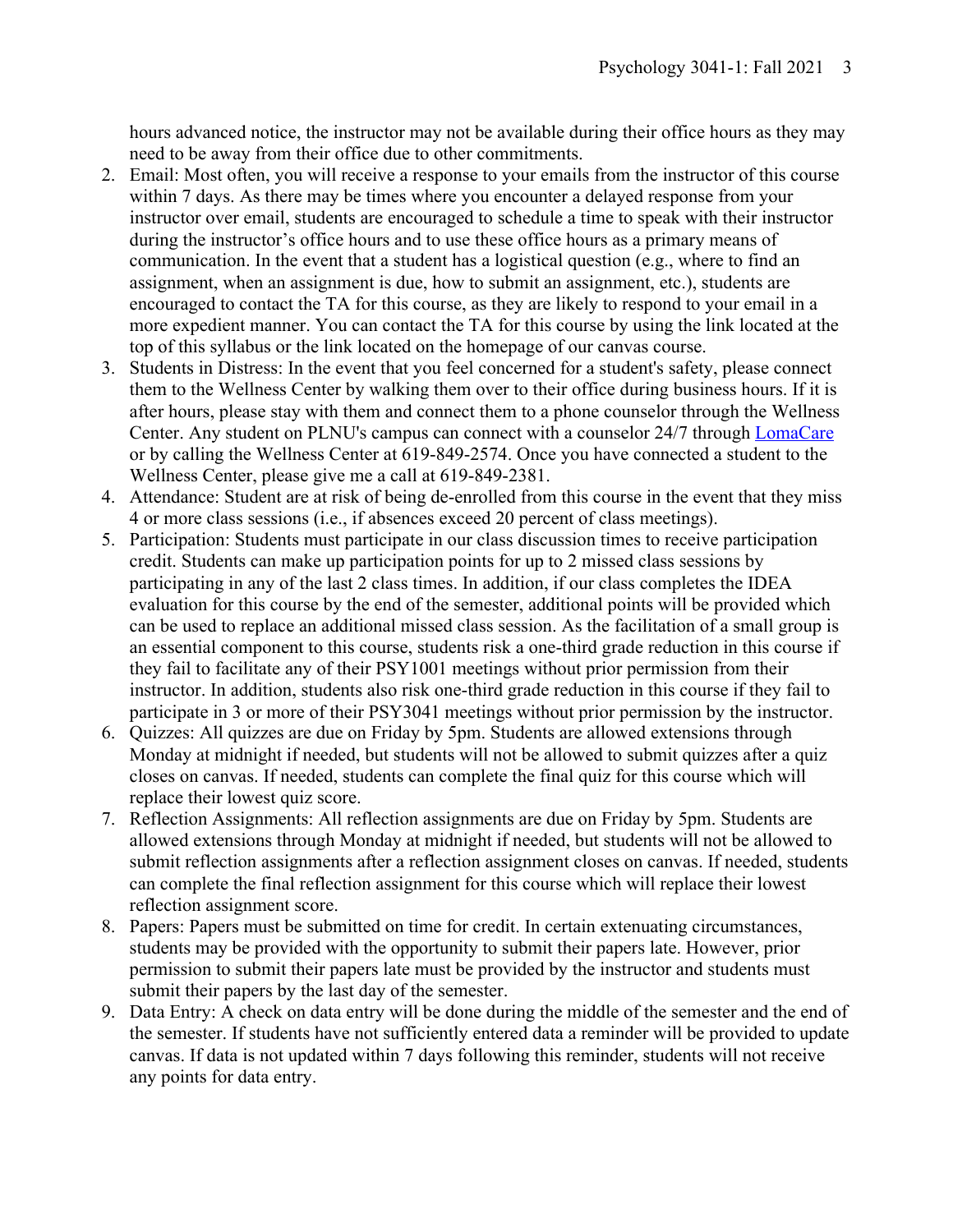## **Attendance and Participation Policy:**

Regular and punctual attendance at all synchronous class sessions is considered essential to optimum academic achievement. If the student is absent for more than 10 percent of class sessions (virtual or face-to-face), the faculty member will issue a written warning of de-enrollment. If the absences exceed 20 percent, the student may be de-enrolled without notice until the university drop date or, after that date, receive the appropriate grade for their work and participation. In some courses, a portion of the credit hour content will be delivered asynchronously and attendance will be determined by submitting the assignments by the posted due dates. If absences exceed these limits but are due to university excused health issues, an exception will be granted. A day of attendance in asynchronous content is determined as contributing a substantive note, assignment, discussion, or submission by the posted due date. Failure to meet these standards will result in an absence for that day. Instructors will determine how many asynchronous attendance days are required each week. A complete description of the Academic Policies along can be found in the Undergraduate Academic Catalog.

### **Course Credit Hour Information:**

In the interest of providing sufficient time to accomplish the stated Course Learning Outcomes, this class meets the PLNU credit hour policy for a 3 unit class delivered over 15 weeks. It is anticipated that students will spend a minimum of 37.5 participation hours per credit hour on their coursework. For this course, students will spend an estimated 112.5 total hours meeting the course learning outcomes. The time estimations are provided in the Canvas modules.

### **Academic Honesty Policy:**

Students should demonstrate academic honesty by doing original work and by giving appropriate credit to the ideas of others. Academic dishonesty is the act of presenting information, ideas, and/or concepts as one's own when in reality they are the results of another person's creativity and effort. A faculty member who believes a situation involving academic dishonesty has been detected may assign a failing grade for that assignment or examination, or, depending on the seriousness of the offense, for the course. Faculty will follow and students may appeal using the procedures in the University Catalog. See the **Academic Policies** for definitions of kinds of academic dishonesty and for further policy information.

### **Use of Technology**

In order to be successful in the online environment, you'll need to meet the minimum technology and system requirements; please refer to the Technology and System Requirements information. Additionally, students are required to have headphone speakers compatible with their computer available to use. If a student is in need of technological resources please contact student-techrequest@pointloma.edu. Problems with technology do not relieve you of the responsibility of participating, turning in your assignments, or completing your class work.

### **Copyright Policy:**

Point Loma Nazarene University, as a non-profit educational institution, is entitled by law to use materials protected by US Copyright Act for classroom education. Any use of those materials outside of the class may violate the law. More information on the PLNU Copyright Policy can be found online.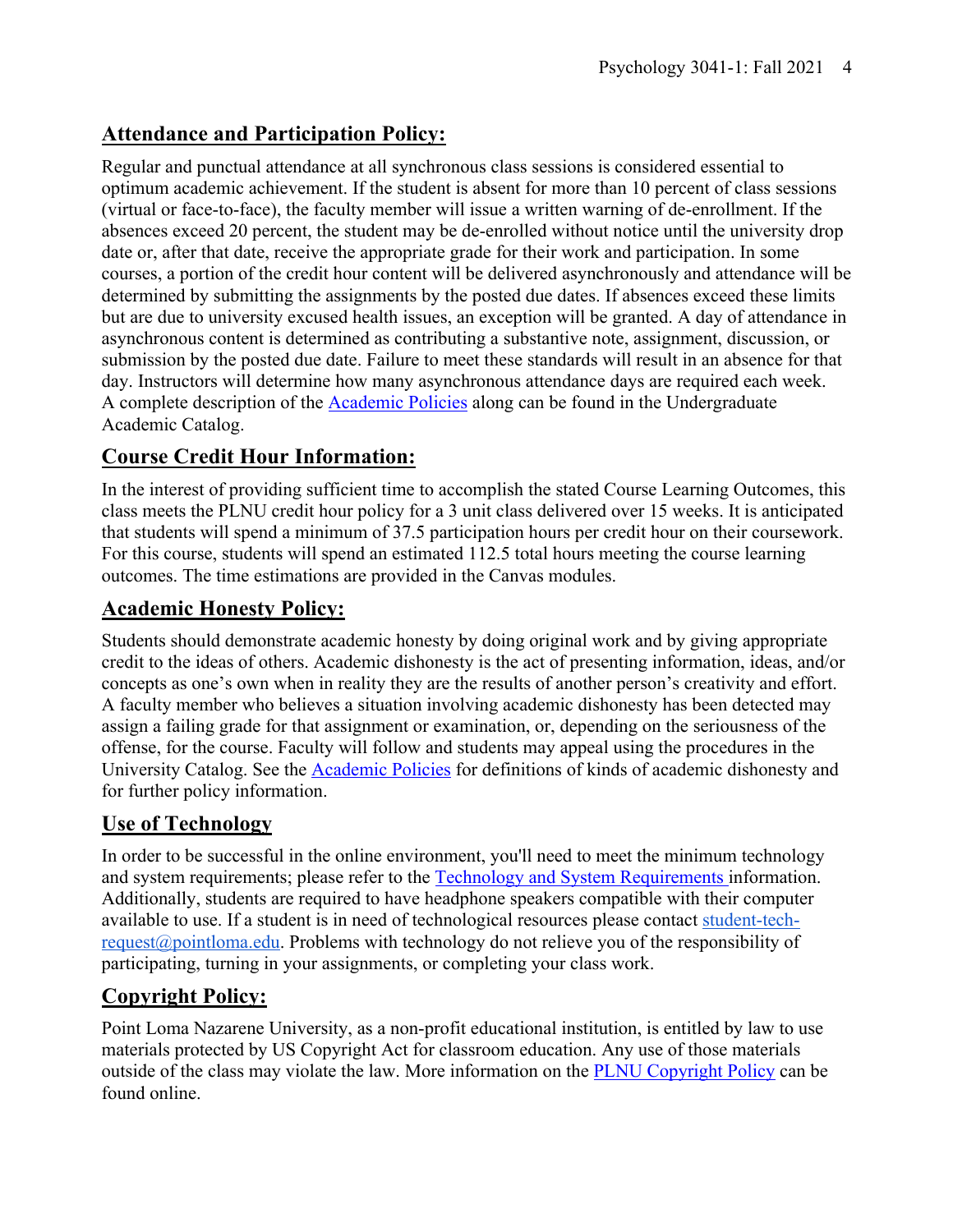### **State Authorization**

State authorization is a formal determination by a state that Point Loma Nazarene University is approved to conduct activities regulated by that state. In certain states outside California, Point Loma Nazarene University is not authorized to enroll online (distance education) students. If a student moves to another state after admission to the program and/or enrollment in an online course, continuation within the program and/or course will depend on whether Point Loma Nazarene University is authorized to offer distance education courses in that state. It is the student's responsibility to notify the institution of any change in his or her physical location. Refer to the map on State Authorization to view which states allow online (distance education) outside of California.

### **Academic Accommodations:**

PLNU is committed to providing equal opportunity for participation in all its programs, services, and activities. Students with disabilities may request course-related accommodations by contacting the Educational Access Center (EAC), located in the Bond Academic Center (EAC@pointloma.edu or 619-849-2486). Once a student's eligibility for an accommodation has been determined, the EAC will issue an academic accommodation plan ("AP") to all faculty who teach courses in which the student is enrolled each semester. PLNU highly recommends that students speak with their professors during the first two weeks of each semester/term about the implementation of their AP in that particular course and/or if they do not wish to utilize some or all of the elements of their AP in that course. Students who need accommodations for a disability should contact the EAC as early as possible (i.e., ideally before the beginning of the semester) to assure appropriate accommodations can be provided. It is the student's responsibility to make the first contact with the EAC. Students may find additional support through other campus offices as well including the Office of Spiritual Development, the Tutorial Center, and/or the Wellness Center.

## **Introductory Group Comments:**

The Psychology 1001 small groups are designed to allow first-year students the opportunity to create a community of love where they can find support and encouragement during what can be a very stressful transition to college. The actual format and content of each of these communities will vary depending on the personality makeup of the group. *The role of the Psychology 3041 facilitator is to facilitate the development of the community but not to do the work for their group.*

Perhaps the best way to acquire the skills to lead a group is the experience of being in a group. For this reason, Psychology 3041 will give you the opportunity to have a "group experience" where you can discuss areas of your own personal development in the same way you hope your group members will. *As a result, this class will likely be one of the easiest and most difficult classes you have ever taken!*

Given this, our class time will focus on handling administrative issues, processing issues that arise in the first-year groups, and using the class time to create a "community of love" discussion group ourselves. This course will use a didactic format in the first few weeks, and then will switch to an experiential method. Students who are uncomfortable and unwilling to participate in both aspects of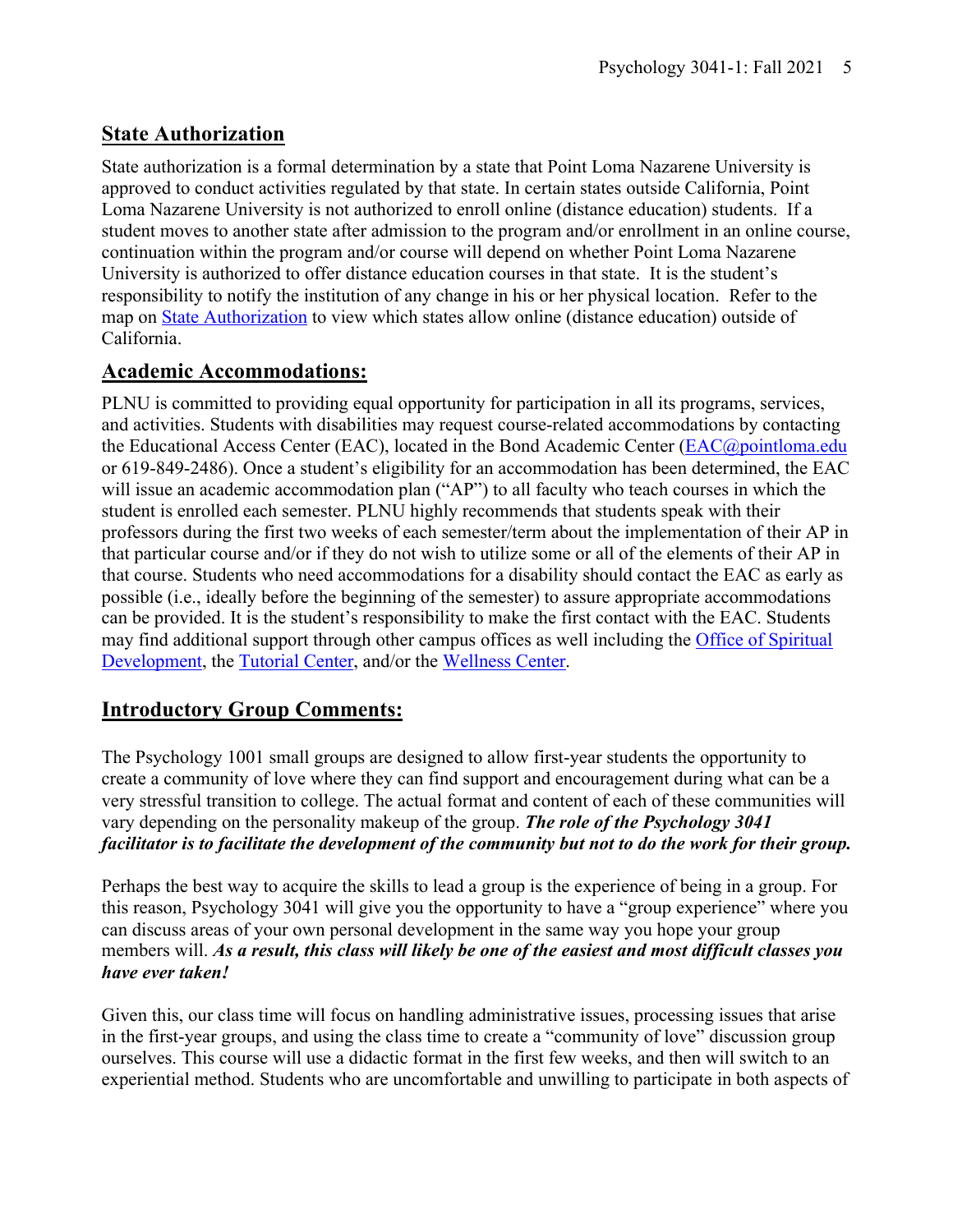the class should drop at the beginning of the semester. In this practicum the learning experiences will come as you interact with others and experience the stages of group development.

People experience feelings, thoughts, and exhibit behaviors and problems for a variety of reasons (e.g., cultural, gender-related, childhood upbringing, spiritual history). Yet, all people are embedded in a matrix of social relationships. We are social beings that become persons through relationships, develop problems and idiosyncrasies in and through relationships, and learn, grow and develop strengths and resiliencies in relationships. *Perhaps the greatest task of the human person is to develop and maintain close meaningful relationships.*

We have probably all longed, at one time or another, to clarify a relationship, to be really honest about our positive and negative feelings toward someone. We have probably also desired to receive honest reciprocal feedback about how we affect each other. In society this open communication is rarely engaged in due to many rules about who can say what to whom, including fear of hurting others and losing friends. In many families there are "no talk" rules about certain subjects. In the social laboratory of this class group these kinds of *honest exchanges are not only allowed but encouraged*. You can learn an incredible amount about yourself and your self-in-relation by honest interpersonal exploration. This may not be easy and at times may actually be very stressful, but if you can understand and work out your relationships with the members of the group, it often has significant rewards that carryover to the outside world.

The way you can best help yourself and the group is to *be honest and direct about your feelings in the group at that moment* (in the here-and-now) especially feelings toward other group members and the professor. This is the core of the group! This is not a forced confessional as all individuals have different rates for developing trust and openness.

At first the group may seem strange and frustrating. You may develop feelings of annoyance with the professor wanting them to supply you with answers. I urge you not to give up on the process too early. Help will come as you discuss your feelings and from other group members. Your two major tasks are to *discuss your thoughts and feelings about anything and everything that comes to mind* (especially as these relate to the other members of the group), and to *consistently attend and be on time.* My role is group facilitator. This is different from "professor" who supplies you with information which you passively receive. I will assist you to understand the group and yourself. I will not, however, do the work of the group. This can come only as you risk and strive to be genuine with your feelings and experiences and present with yourself.

Obviously, this group is a place to process what is happening in your own small groups, but you will only be really effective as a group facilitator if you understand yourself. By understanding yourself you can come to understand why you feel and do what you do in your own groups. At times you may also experience some confusion going from group facilitator (in 1001) to group member (in 3041). This is okay and something that we would simply encourage you to bring up during your our class sessions and to talk about within this context of community.

### **Group Privacy:**

It is essential that all members enter into a verbal contract of privacy (both in 1001 and 3041). This means that no one discusses anything that is spoken about in the group outside the group. The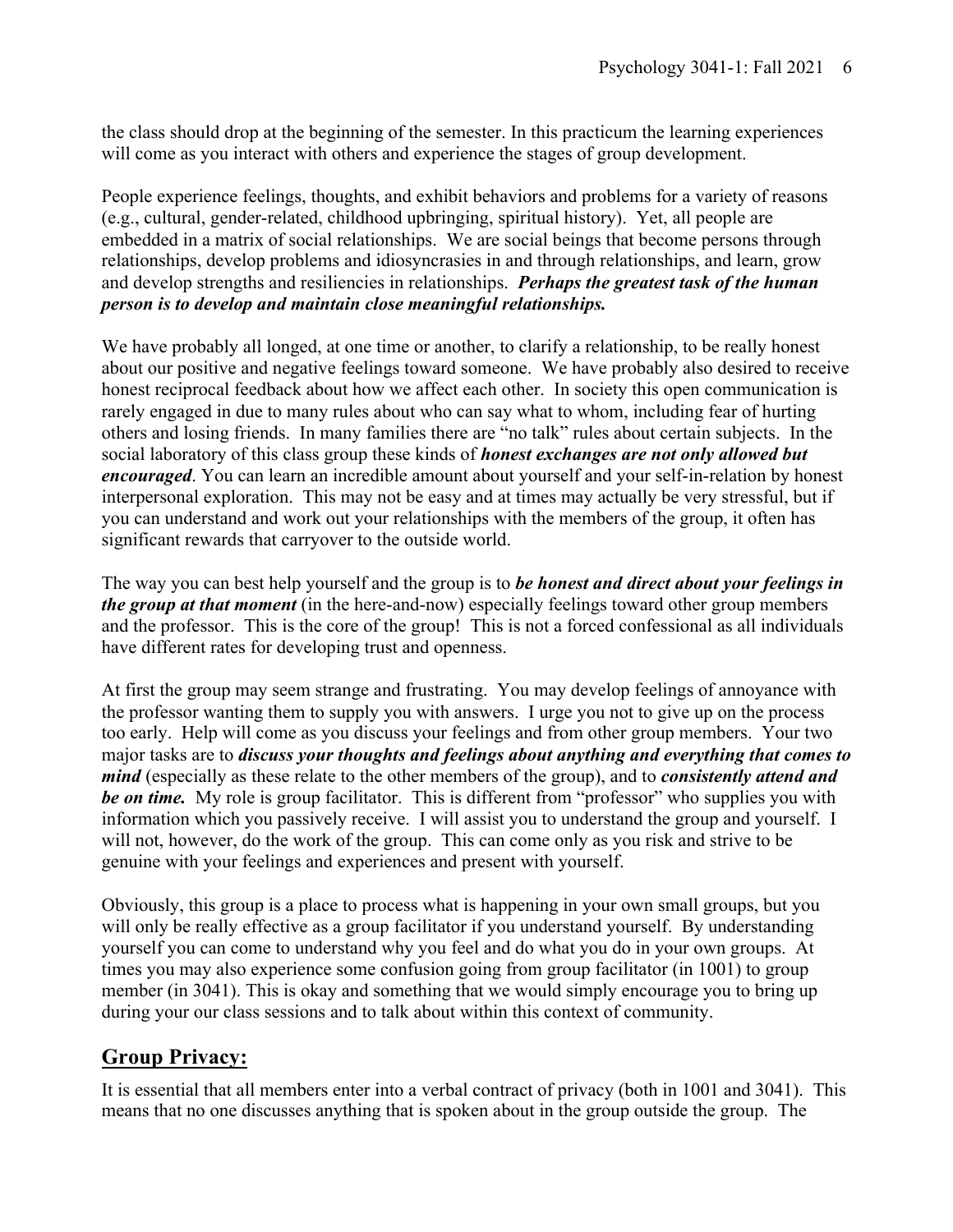professor will also abide by this principle except in cases where consultation is needed or where he is required to report by law (e.g., child, elder, dependent adult, or spousal abuse, or risk to hurt self or others, or court orders). You may share your experience of group (what you are learning about groups and yourself) with others outside group but never disclose the names or experiences of other members. It is also best if group members not discuss the group together outside the group, but if you do, we ask that you take responsibility to discuss the salient aspects of the conversation inside the group.

### **Group Attendance and Participation:**

You are the group facilitator for your 1001 group. Due to the nature of this course there are no excuses for NOT meeting your group promptly and consistently at the appointed place. The only possible excused absence is if you are near death (I am not kidding). In the professional clinical world this would be equivalent to "standing up" your client who was there in need of your help. If you are not there at your small group everything falls apart. *Given this, you may receive a one-third grade reduction in this course, if you fail to facilitate any of your PSY1001 meetings without prior permission by the instructor.* In other words, if you had a B- and had an unexcused absence from your PSY1001 group time, you would receive a C+. Please talk to me immediately if you know you will miss a group session.

In addition, it is extremely important that you are regularly attending and participating in our class times. Without any individual group member present, the group dynamics change and your absence effects the overall wellbeing of the group. *Given this, you may also receive a one-third grade reduction in this course, if you fail to participate in 3 or more of our class sessions.*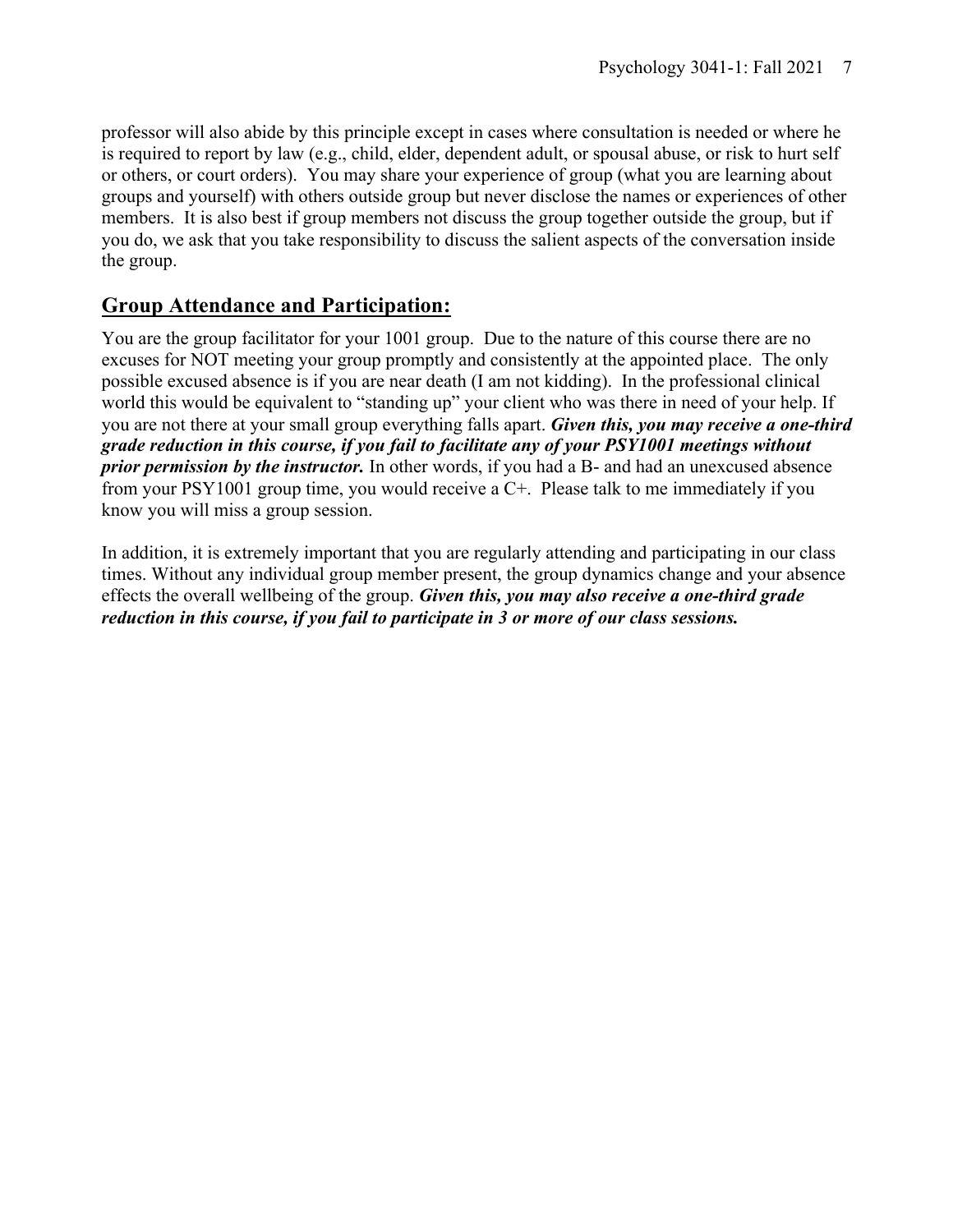## **Week 1 – Getting Your Small Group Started**

#### **Week 1 Overview**

This week we will review the policies and requirements for this course. In addition, we will review some initial strategies to get your group members talking.

#### **Student Learning Outcomes**

- 1. Review and participate in "ice breaker" activities.
- 2. Discuss course requirements and expectations.

#### **Tasks**

1. Attend and participate in the following class discussions.

• 9/2 – Class 1 Participation

#### **Required Readings and Associated Assignments**

Chen, M., & Rybak, C. J. (2004). *Group leadership skills –* 2nd edition. Belmont, CA: Brooks/Cole.

- 9/3 Quiz 1: Ch. 1 Theories and Assumptions
- 9/3 Reflection Assignment 1: Tips for Small Group Leaders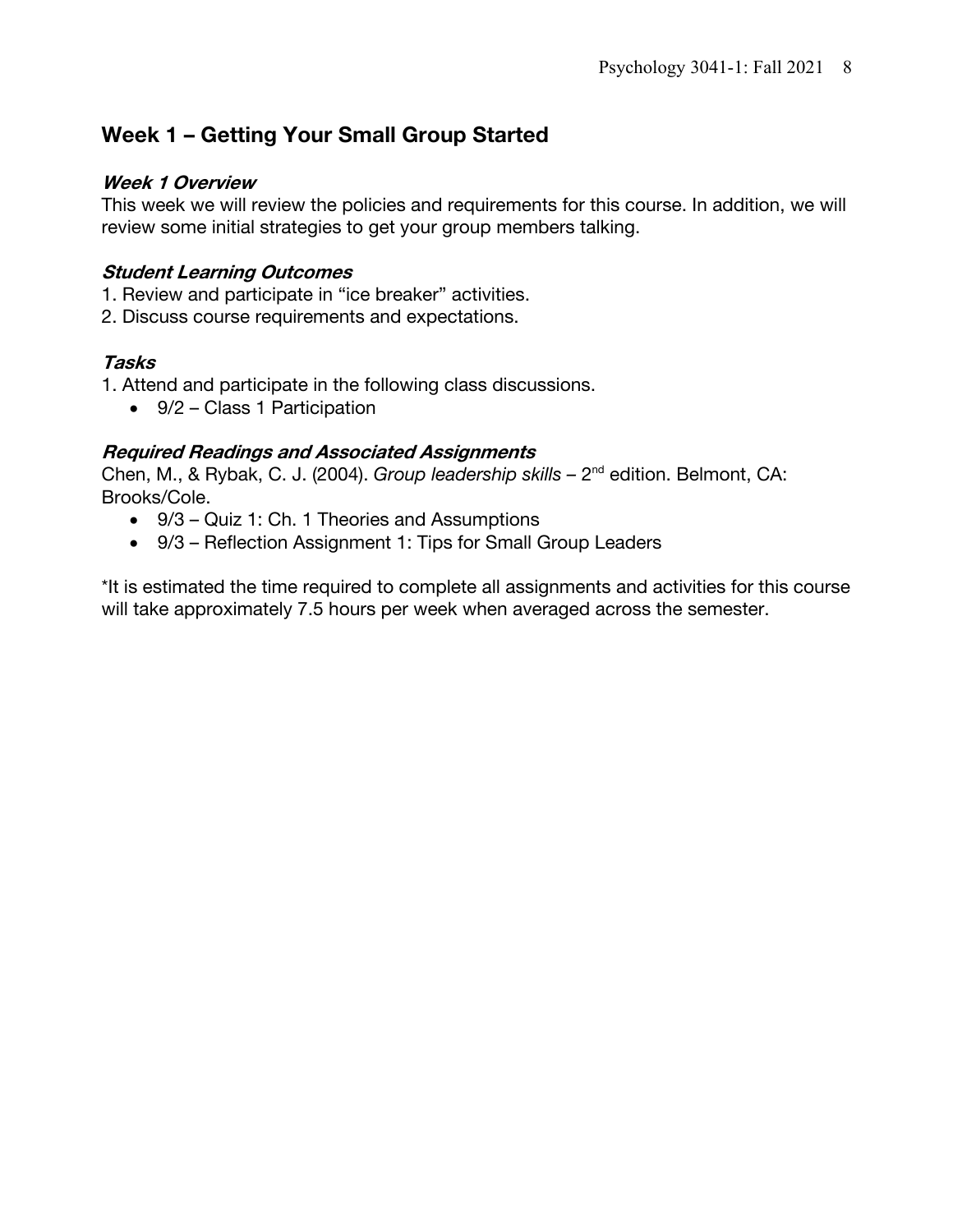## **Week 2 – Getting Your Small Group Started**

#### **Week 2 Overview**

This week we will review some initial strategies to get your group members talking, define the concept of a "community of Love", and discuss the purpose of the small groups.

#### **Student Learning Outcomes**

- 1. Review and participate in "ice breaker" activities.
- 2. Discuss the purpose of the small groups.
- 3. Define the concept of a "community of Love" (based on Wesleyan theology).

#### **Tasks**

1. Attend and participate in the following class discussions.

- 9/7 Class 2 Participation
- 9/9 Class 3 Participation
- 2. Facilitate your small group.

3. Enter small group member attendance and indicate completion of any relevant small group assignments.

#### **Required Readings and Associated Assignments**

Chen, M., & Rybak, C. J. (2004). *Group leadership skills –* 2nd edition. Belmont, CA: Brooks/Cole.

- 9/10 Quiz 2: Ch. 2 On Becoming a Group Leader
- 9/10 Reflection Assignment 2: First Impressions of Your Small Group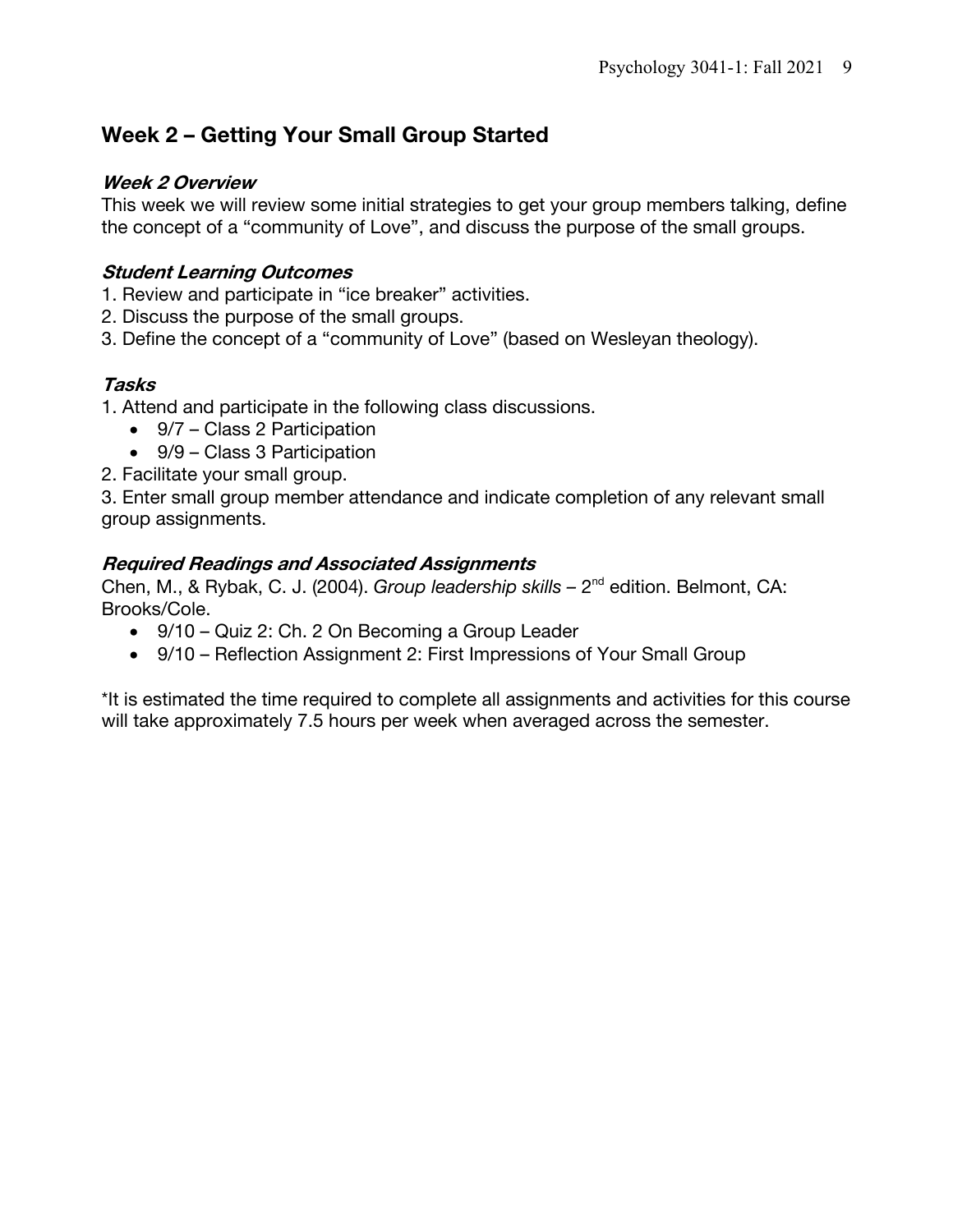## **Week 3 – Structuring Your Small Group**

#### **Week 3 Overview**

This week we will review the different types of groups and how these groups differ in terms of function, focus, and structure. In addition, we will discuss the key characteristics of a support group and how to structure group discussion times.

#### **Student Learning Outcomes**

1. Review the different types of groups and how these groups differ in terms of function, focus, and structure.

3. Identify the key characteristics of a support group.

4. Discuss how to structure group discussion times.

#### **Tasks**

1. Attend and participate in the following class discussions.

- 9/14 Class 4 Participation
- 9/16 Class 5 Participation
- 2. Facilitate your small group.

3. Enter small group member attendance and indicate completion of any relevant small group assignments.

#### **Required Readings and Associated Assignments**

Chen, M., & Rybak, C. J. (2004). *Group leadership skills –* 2nd edition. Belmont, CA: Brooks/Cole.

- 9/17 Quiz 3: Ch.3 Types of Groups and How to Start One from Scratch
- 9/17 Reflection Assignment 3: Boundaries, Privacy, and Self-Disclosure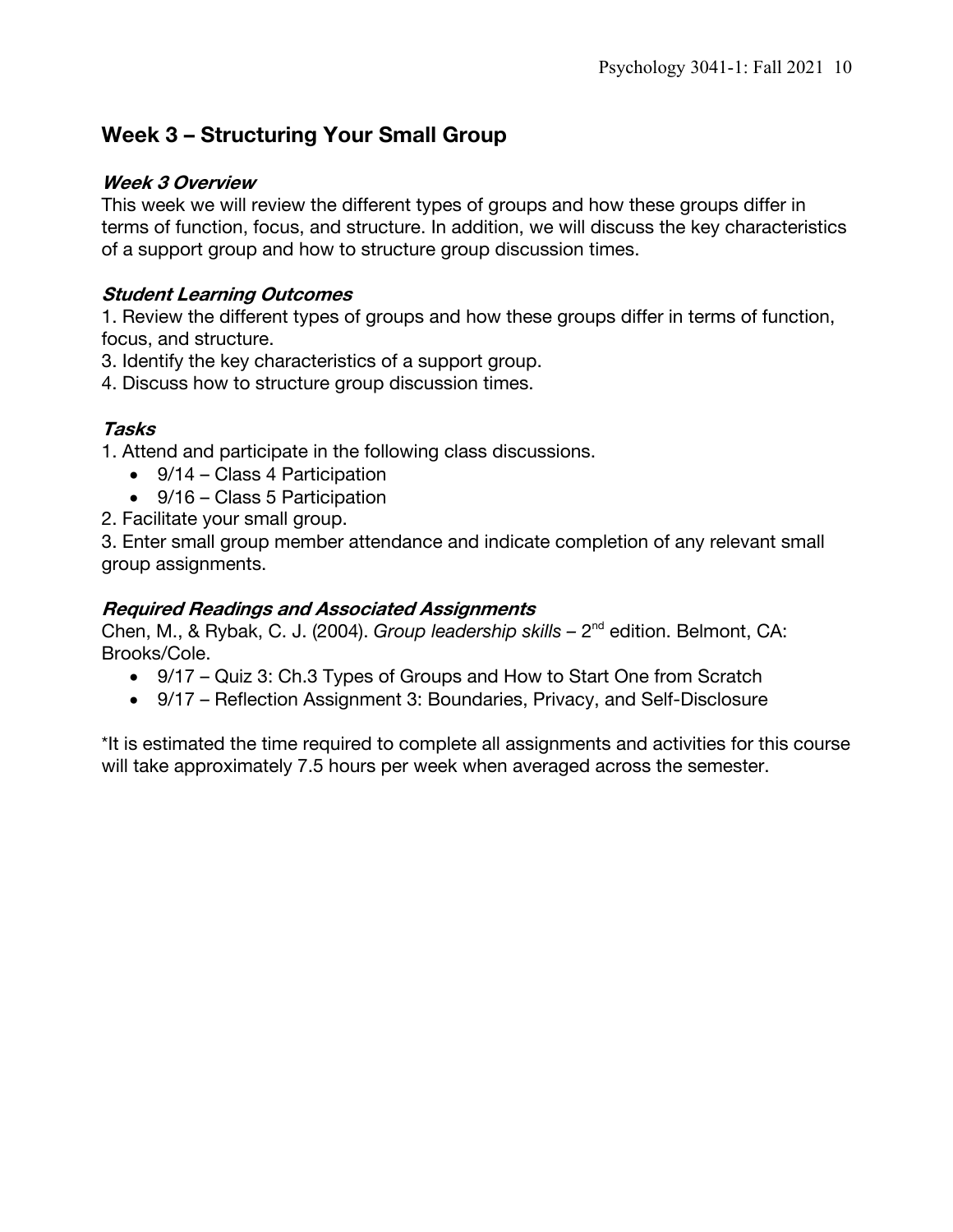# **Week 4 – The Role of the Group Facilitator**

#### **Week 4 Overview**

This week we discuss the role of the group facilitator and the key tasks of the group facilitator including the importance of "checking-in" with all group members.

### **Student Learning Outcomes**

1. Reflect on the importance of "checking-in" with all group members and methods for "checking in" within a small group format.

2. Review examples of ground rules and the role of the group facilitator in shaping norms for the small group.

3. Discuss the pros and cons to vulnerability and the importance of sensitivity to individual differences with regard to vulnerability.

### **Tasks**

1. Attend and participate in the following class discussions.

- 9/21 Class 6 Participation
- 9/23 Class 7 Participation
- 2. Facilitate your small group.

3. Enter small group member attendance and indicate completion of any relevant small group assignments.

### **Required Readings and Associated Assignments**

Chen, M., & Rybak, C. J. (2004). *Group leadership skills –* 2nd edition. Belmont, CA: Brooks/Cole.

- 9/24 Quiz 4: Ch. 4 Fundamental Skills for Group Facilitation and Intervention
- 9/24 Reflection Assignment 4: Interpersonal Perceptions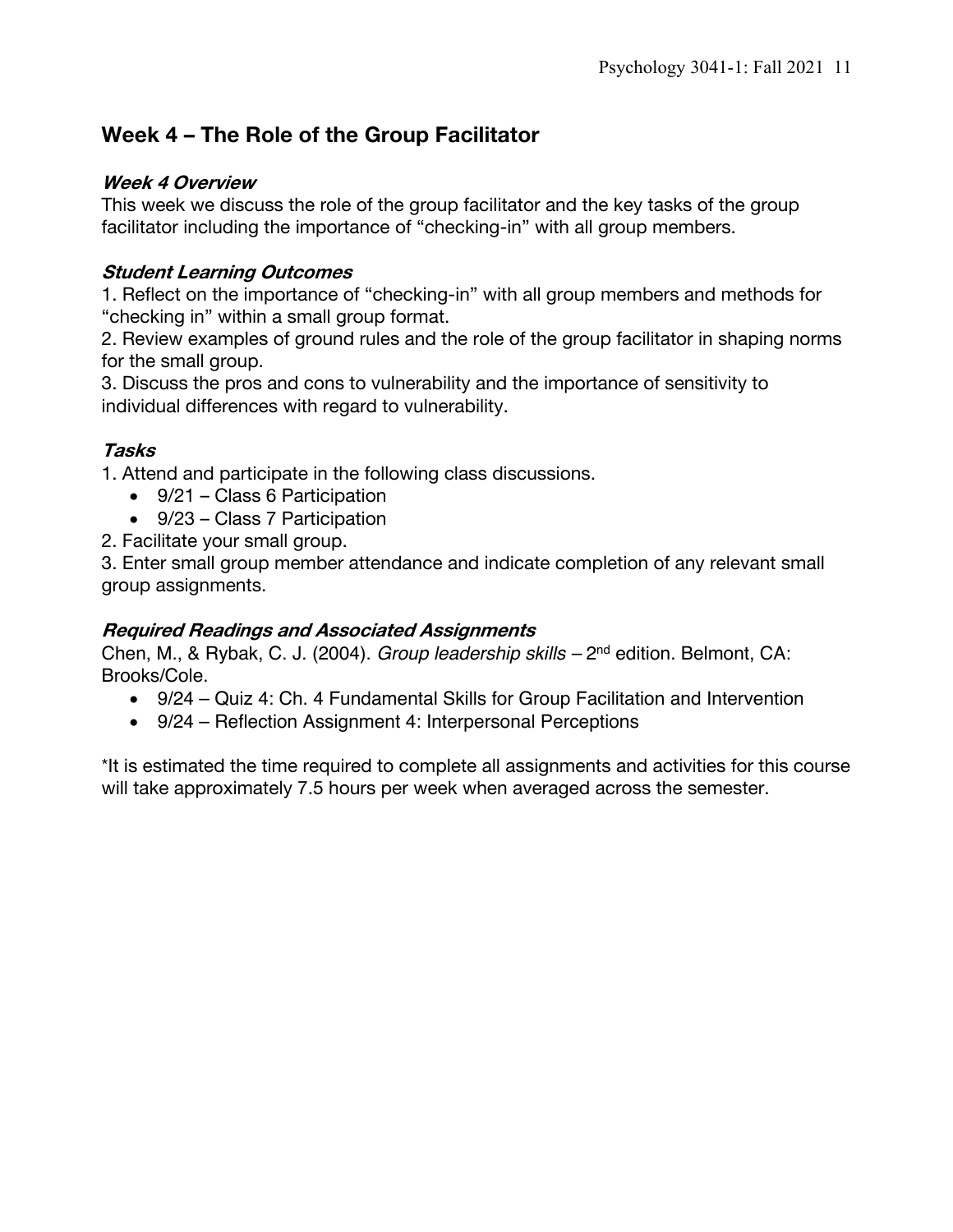## **Week 5 – Small Group Dilemmas**

#### **Week 5 Overview**

This week we will discuss several small group dilemmas and how to effectively manage these challenging situations.

#### **Student Learning Outcomes**

- 1. Identify any issues and/or challenges that have come up in the small groups.
- 2. Review several challenging scenario vignettes.
- 3. Discuss how to effectively manage challenging situations.

#### **Tasks**

- 1. Attend and participate in the following class discussions.
	- 9/28 Class 8 Participation
	- 9/30 Class 9 Participation
- 2. Facilitate your small group.

3. Enter small group member attendance and indicate completion of any relevant small group assignments.

#### **Required Readings and Associated Assignments**

Chen, M., & Rybak, C. J. (2004). *Group leadership skills –* 2nd edition. Belmont, CA: Brooks/Cole.

- 10/1 Quiz 5: Ch.5 The First Session and the Forming Stage
- 10/1 Reflection Assignment 5: Interpersonal Patterns and Responses to Conflict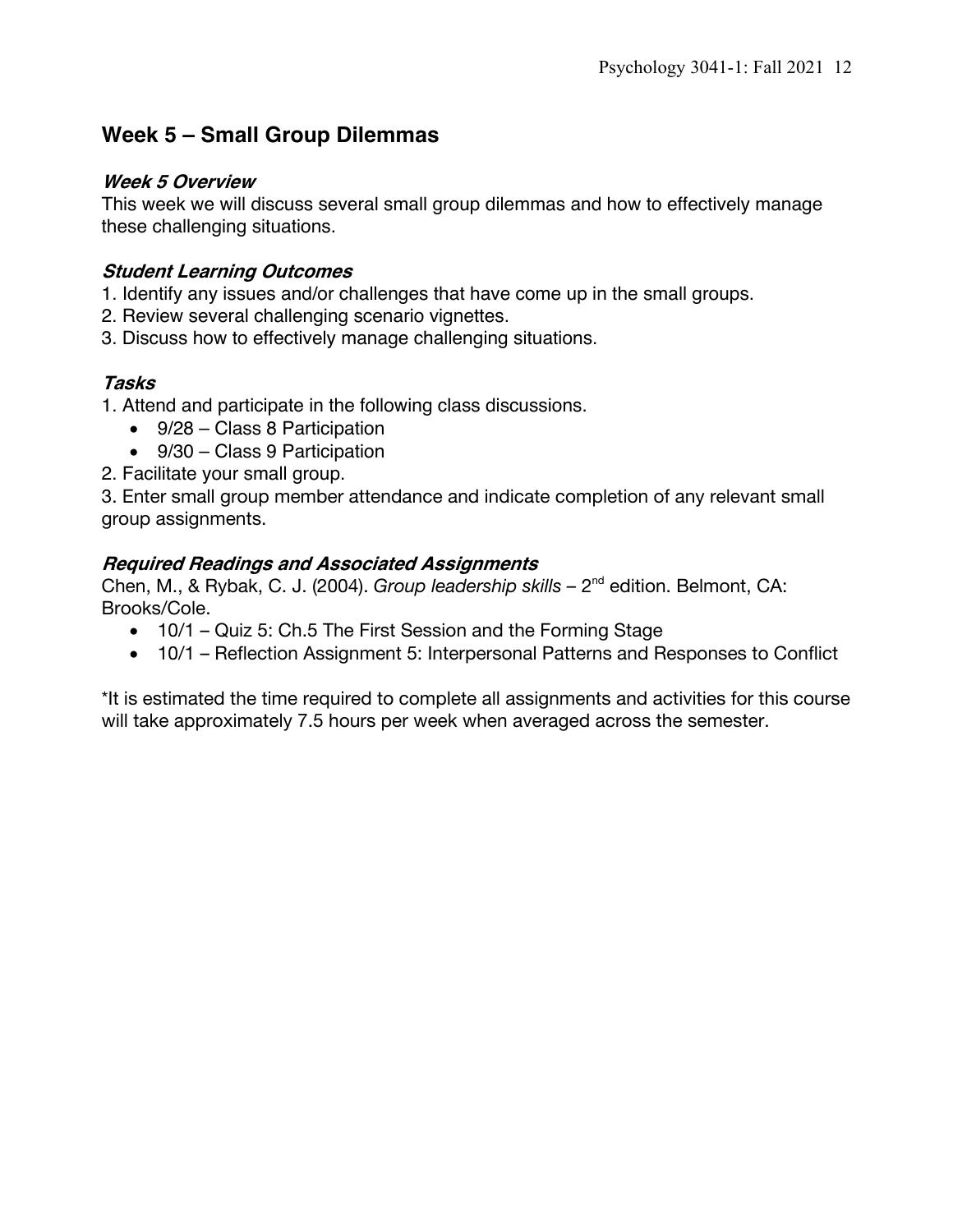## **Week 6 – The Stages of Group Development, Interpersonal Patterns, and Responses to Conflict**

#### **Week 6 Overview**

This week we will review the stages of group development. In addition, we will discuss the pros/cons to interpersonal feedback and how people respond to differently to conflict.

#### **Student Learning Outcomes**

1. Review the stages of group development.

2. Discuss the pros/cons to interpersonal feedback and how people respond differently to conflict.

#### **Tasks**

1. Attend and participate in the following class discussions.

- 10/5 Class 10 Participation
- 10/7– Class 11 Participation

2. Facilitate your small group.

3. Enter small group member attendance and indicate completion of any relevant small group assignments.

#### **Required Readings and Associated Assignments**

Chen, M., & Rybak, C. J. (2004). *Group leadership skills –* 2nd edition. Belmont, CA: Brooks/Cole.

- 10/8 Quiz 6: Ch. 9 Working with Unspoken Tension and Open Conflict
- 10/8 Reflection Assignment 6: Transference and Countertransference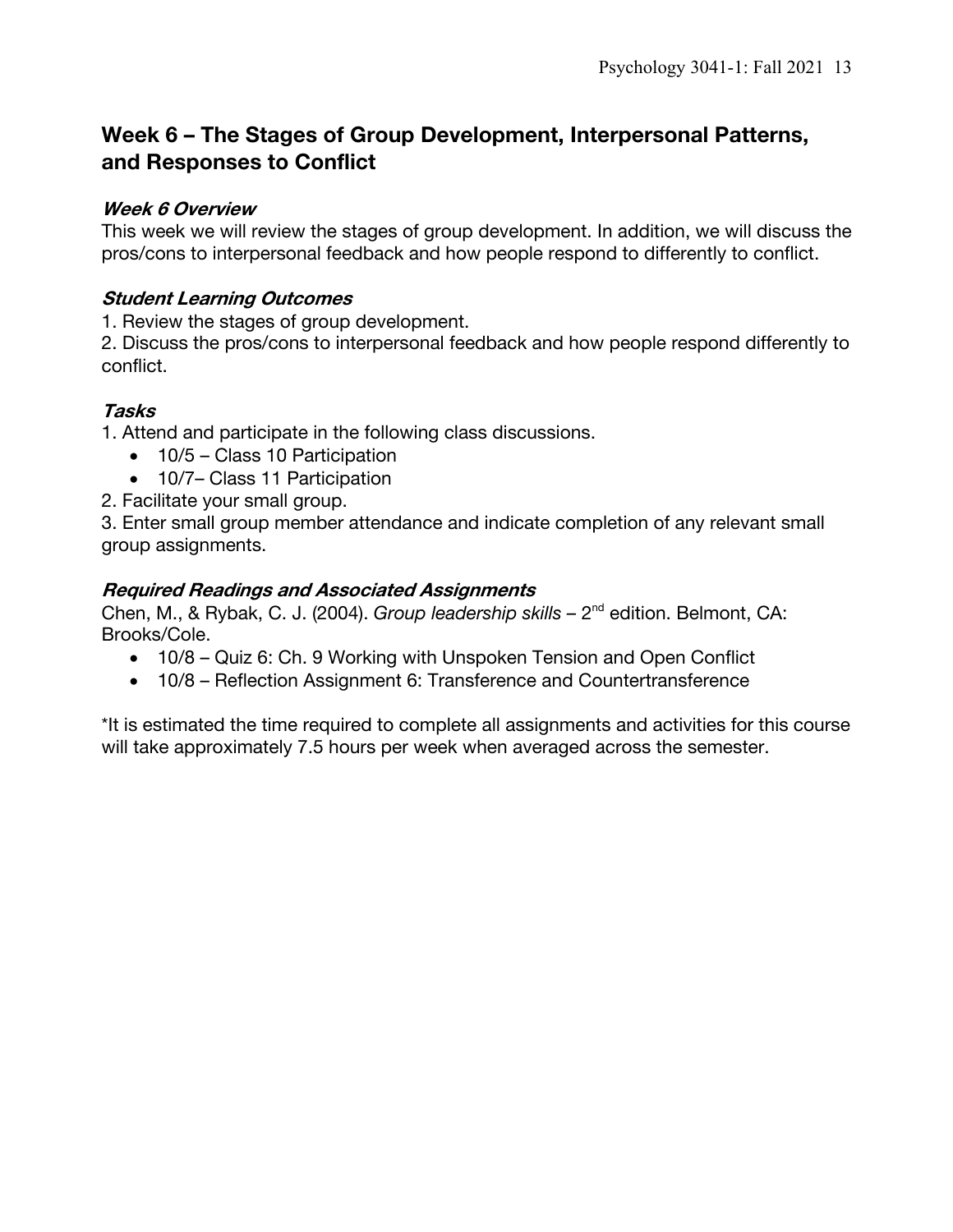## **Week 7 – Transference and Countertransference**

#### **Week 7 Overview**

This week we will review the concepts of transference and countertransference, discuss examples of transference and countertransference, and identify strategies to effectively manage transference and countertransference in the group context. In addition, we will discuss the importance for a group facilitator to be able to set compassionate boundaries.

#### **Student Learning Outcomes**

- 1. Review the concepts of transference and countertransference.
- 2. Identify strategies to effectively manage transference and countertransference.

#### **Tasks**

- 1. Attend and participate in the following class discussions.
	- 10/12 Class 12 Participation
	- 10/14 Class 13 Participation
- 2. Facilitate your small group.

3. Enter small group member attendance and indicate completion of any relevant small group assignments.

#### **Required Readings and Associated Assignments**

• 10/15 – Data Entry: Mid-Semester Check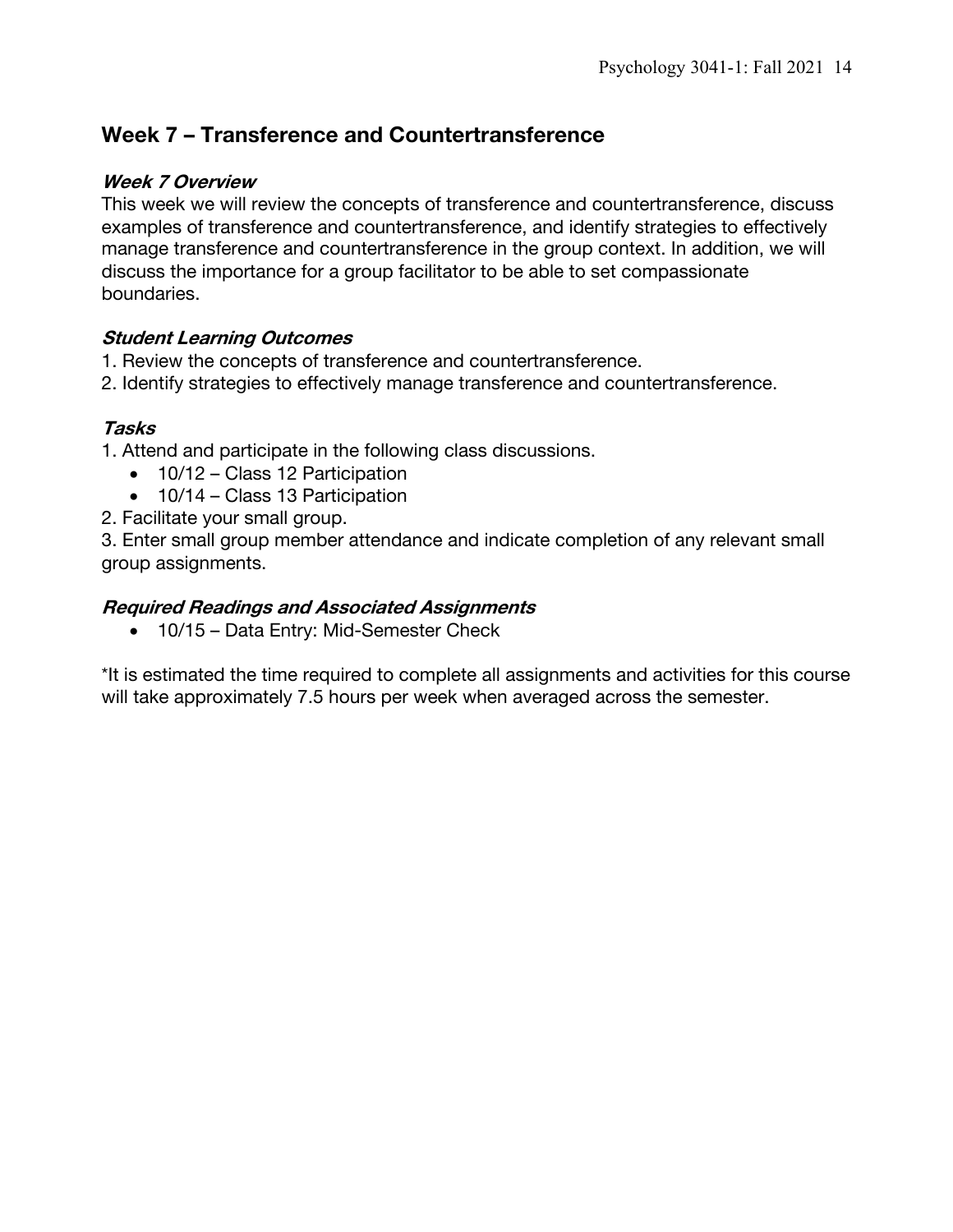## **Week 8 – Self-Disclosure and Sharing Your Story**

#### **Week 8 Overview**

This week we will discuss the different types of self-disclosure and the different ways to share your story.

#### **Student Learning Outcomes**

- 1. Review the different types of self-disclosure.
- 2. Process the pros/cons to the different types of self-disclosure.
- 3. Discuss the different methods of sharing your story.

#### **Tasks**

1. Attend and participate in the following class discussions.

- 10/19 Class 14 Participation
- 10/21 Class 15 Participation
- 2. Facilitate your small group.

3. Enter small group member attendance and indicate completion of any relevant small group assignments.

#### **Required Readings and Associated Assignments**

• 10/22 – Paper 1: Group Perceptions Paper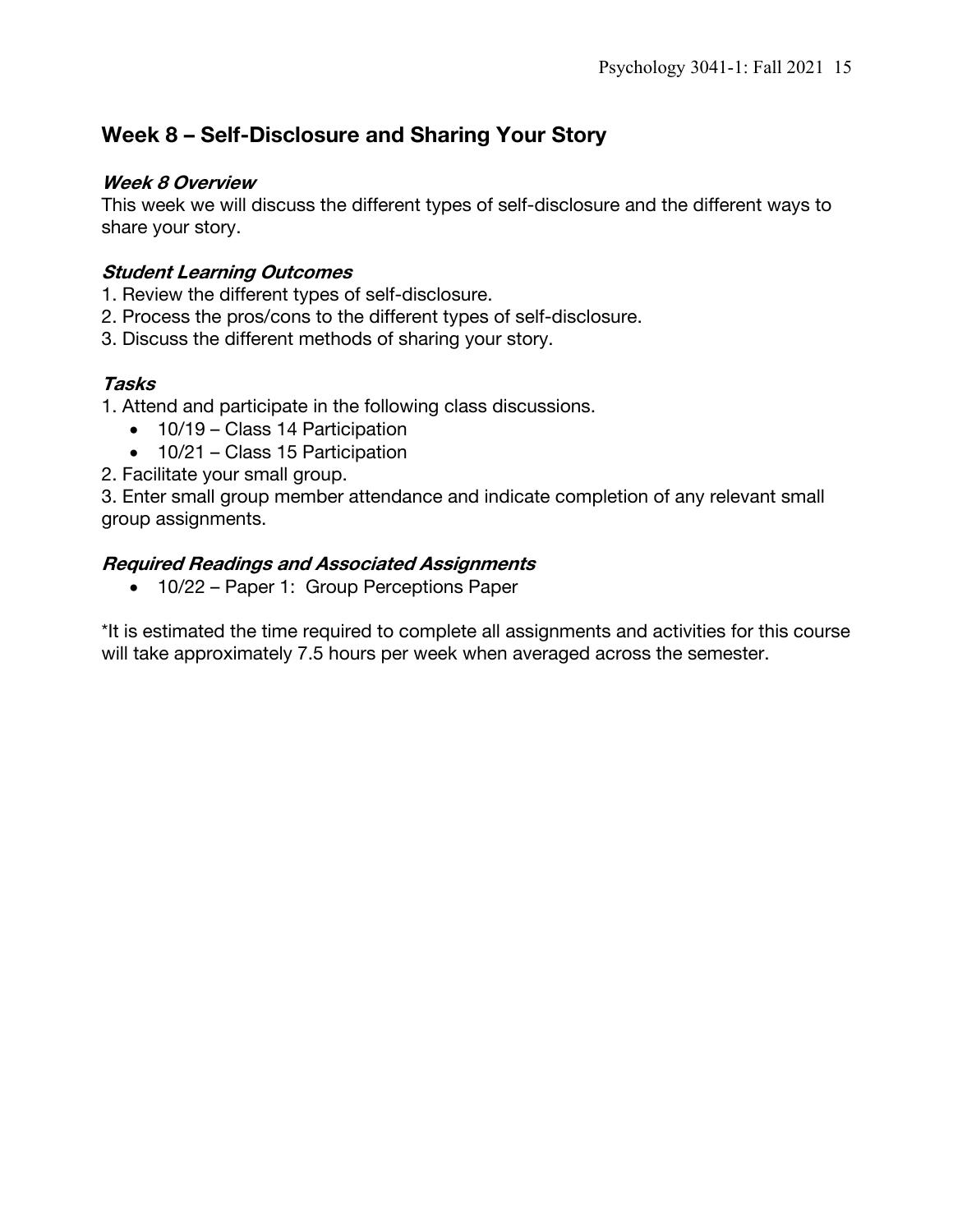## **Week 9 – Self-Disclosure and Sharing Your Story**

#### **Week 9 Overview**

This week we will discuss the different types of self-disclosure and the different ways to share your story.

#### **Student Learning Outcomes**

- 1. Review the different types of self-disclosure.
- 2. Process the pros/cons to the different types of self-disclosure.
- 3. Discuss the different methods of sharing your story.

#### **Tasks**

1. Attend and participate in the following class discussions.

- 10/26 Class 16 Participation
- 10/28 Class 17 Participation
- 2. Facilitate your small group.

3. Enter small group member attendance and indicate completion of any relevant small group assignments.

#### **Required Readings and Associated Assignments**

Chen, M., & Rybak, C. J. (2004). *Group leadership skills –* 2nd edition. Belmont, CA: Brooks/Cole.

- 10/29 Quiz 7: Ch. 10 Taking Risks in Communication
- 10/29 Reflection Assignment 7: Sharing Your Story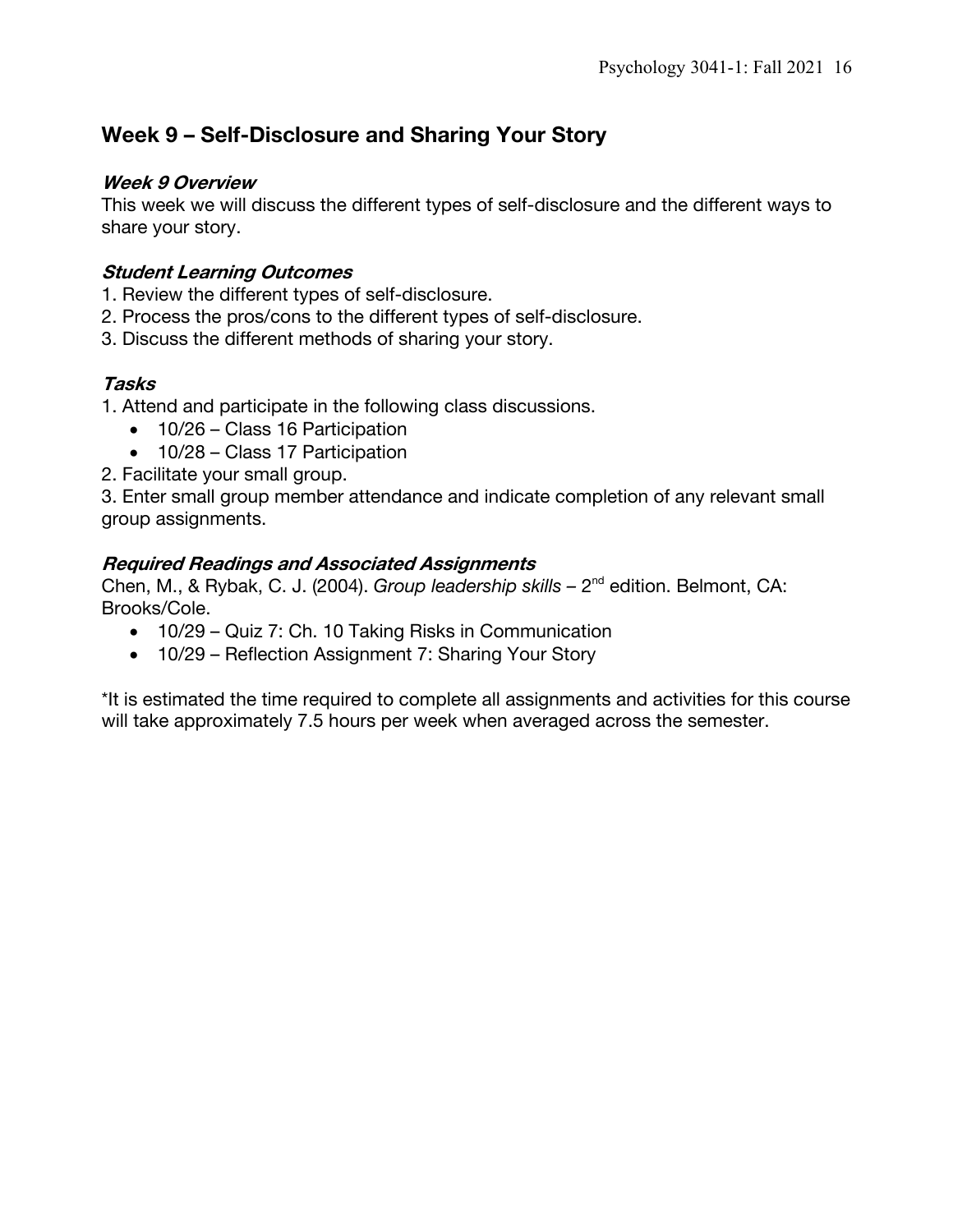## **Week 10 – Group Perceptions, Group Roles, and the Group Process**

#### **Week 10 Overview**

This week we will review the different roles group members may play within the group, discuss ways of providing interpersonal feedback, and process the importance of communicating across individual differences within the group process.

#### **Student Learning Outcomes**

1. Review the different roles group members may play within the group.

2. Discuss ways of providing interpersonal feedback.

3. Process the importance of communicating across individual differences within the group process.

#### **Tasks**

1. Attend and participate in the following class discussions.

- 11/2 Class 18 Participation
- 11/4 Class 19 Participation
- 2. Facilitate your small group.

3. Enter small group member attendance and indicate completion of any relevant small group assignments.

#### **Required Readings and Associated Assignments**

Chen, M., & Rybak, C. J. (2004). *Group leadership skills –* 2nd edition. Belmont, CA: Brooks/Cole.

- 11/5 Quiz 8: Ch. 11 Advanced Steps into the Here-and-Now
- 11/5 Reflection Assignment 8: Gifts and Growth Areas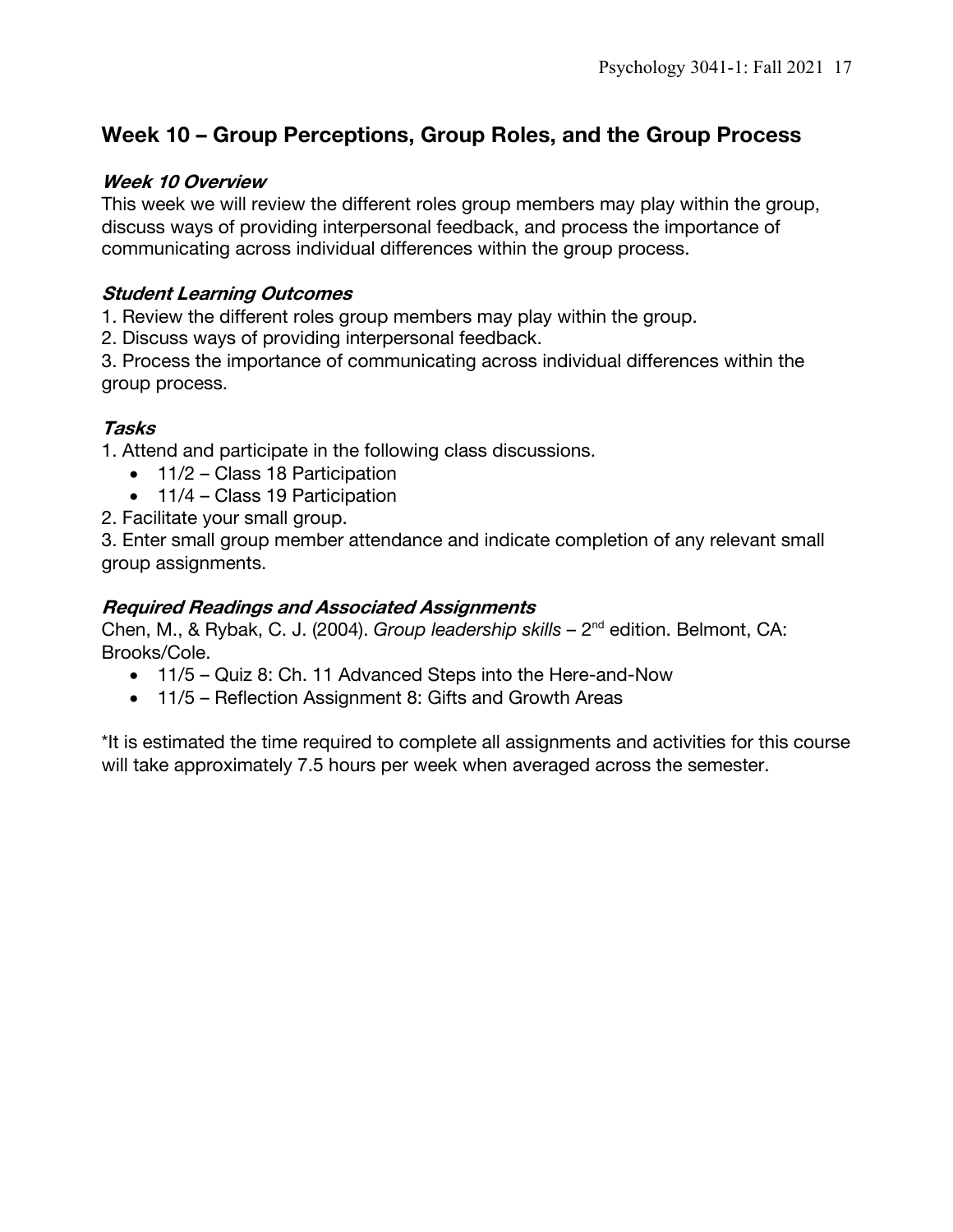# **Week 11 – Group Perceptions, Group Roles, and the Group Process**

#### **Week 11 Overview**

This week we will continue to review the different roles group members may play within the group, continue to discuss ways of providing interpersonal feedback, and continue to process the importance of communicating across individual differences within the group process.

#### **Student Learning Outcomes**

1. Review the different roles group members may play within the group.

2. Discuss ways of providing interpersonal feedback.

3. Process the importance of communicating across individual differences within the group process.

#### **Tasks**

1. Attend and participate in the following class discussions.

- 11/9 Class 20 Participation
- 11/11 Class 21 Participation
- 2. Facilitate your small group.

3. Enter small group member attendance and indicate completion of any relevant small group assignments.

#### **Required Readings and Associated Assignments**

Chen, M., & Rybak, C. J. (2004). *Group leadership skills –* 2nd edition. Belmont, CA: Brooks/Cole.

- 11/12 Quiz 9: Ch. 12 Process Illumination
- 11/12 Reflection Assignment 9: Letter to a New Leader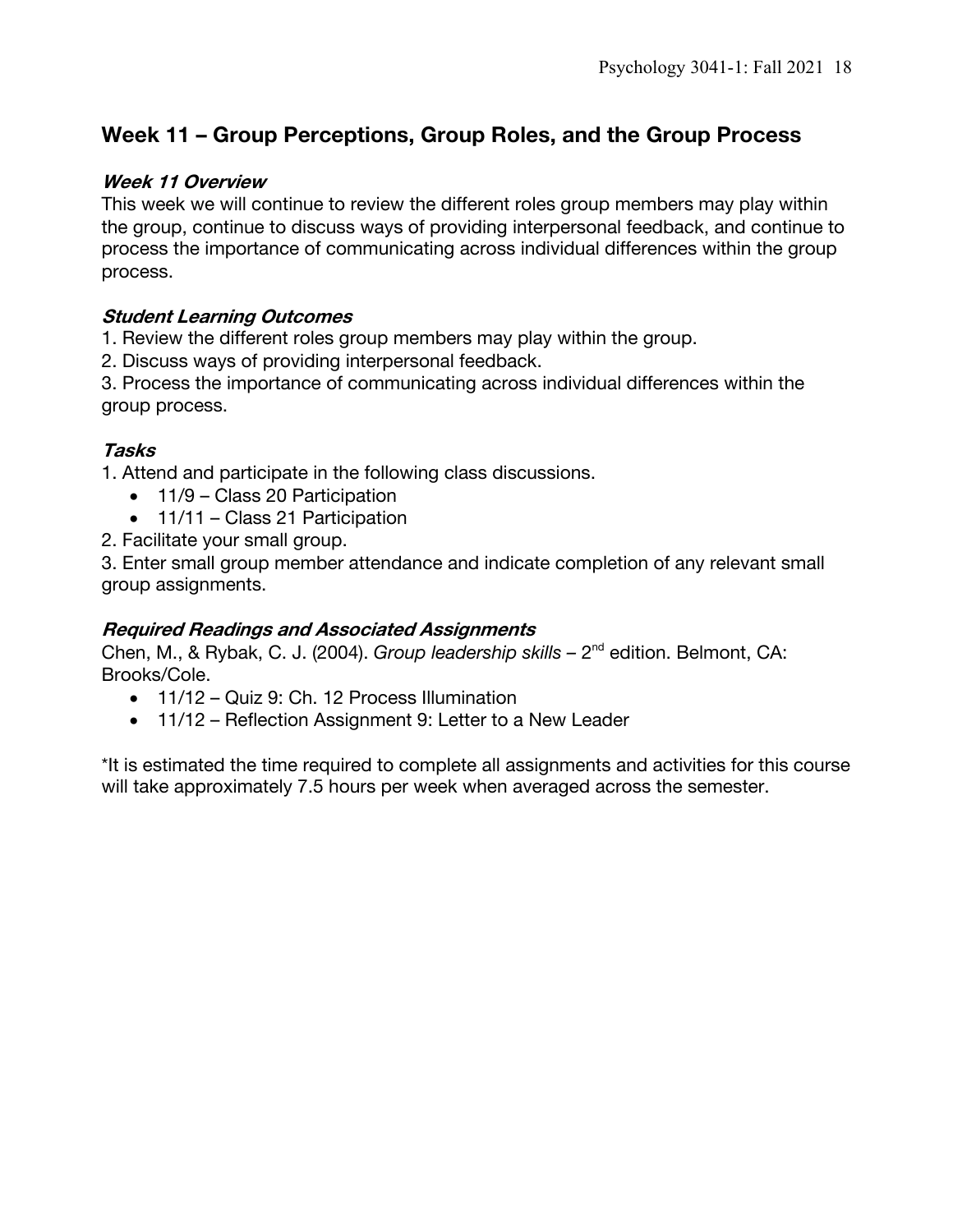## **Week 12 – Insight and Interpersonal Learning within the Group Context**

#### **Week 12 Overview**

This week we will discuss the importance of insight and interpersonal learning within the context of a support group. In addition, we will share some the insights gained through the experience of facilitating a small group this semester, including a personal reflection on strengths and growth areas.

#### **Student Learning Outcomes**

1. Discuss the importance of building insight within the context of a support group.

2. Process some of the insights gained though the experience of facilitating a small group this semester.

3. Share personal strengths and growth areas as a group facilitator.

#### **Tasks**

1. Attend and participate in the following class discussions.

- 11/16 Class 22 Participation
- 11/18 Class 23 Participation
- 2. Facilitate your small group.

3. Enter small group member attendance and indicate completion of any relevant small group assignments.

#### **Required Readings and Associated Assignments**

Chen, M., & Rybak, C. J. (2004). *Group leadership skills –* 2nd edition. Belmont, CA: Brooks/Cole.

- 11/19 Quiz 10: Ch 14 Skills of Termination: Completing the Cycle
- 11/19 Reflection Assignment 10: Saying Goodbye to Your Small Group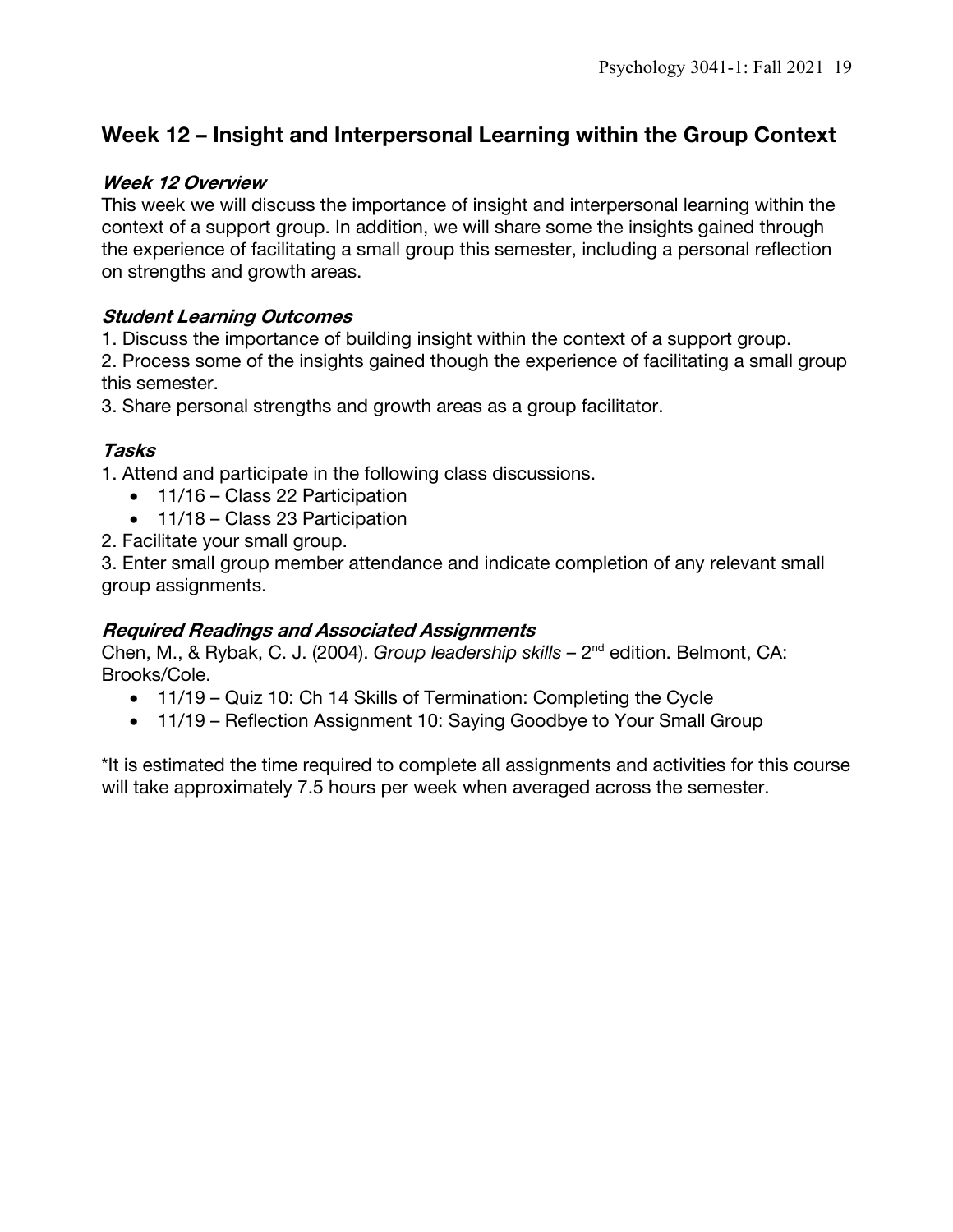## **Week 13 – Thanksgiving Break**

#### **Week 13 Overview**

This week students will create a plan for ending their small group time. In addition, students will take time to practice self-care to prevent burnout. In order to provide students time to accomplish these learning outcomes, no class sessions will be held this week.

#### **Student Learning Outcomes**

- 1. Create a plan for ending your small group time.
- 2. Take time to practice self-care to prevent burnout.

#### **Tasks**

- 1. Take time to practice 1 hour of self-care each day this week to prevent burnout.
	- 11/23 Thanksgiving Break
	- 11/25 Thanksgiving Break
- 2. Create a plan for ending your small group time.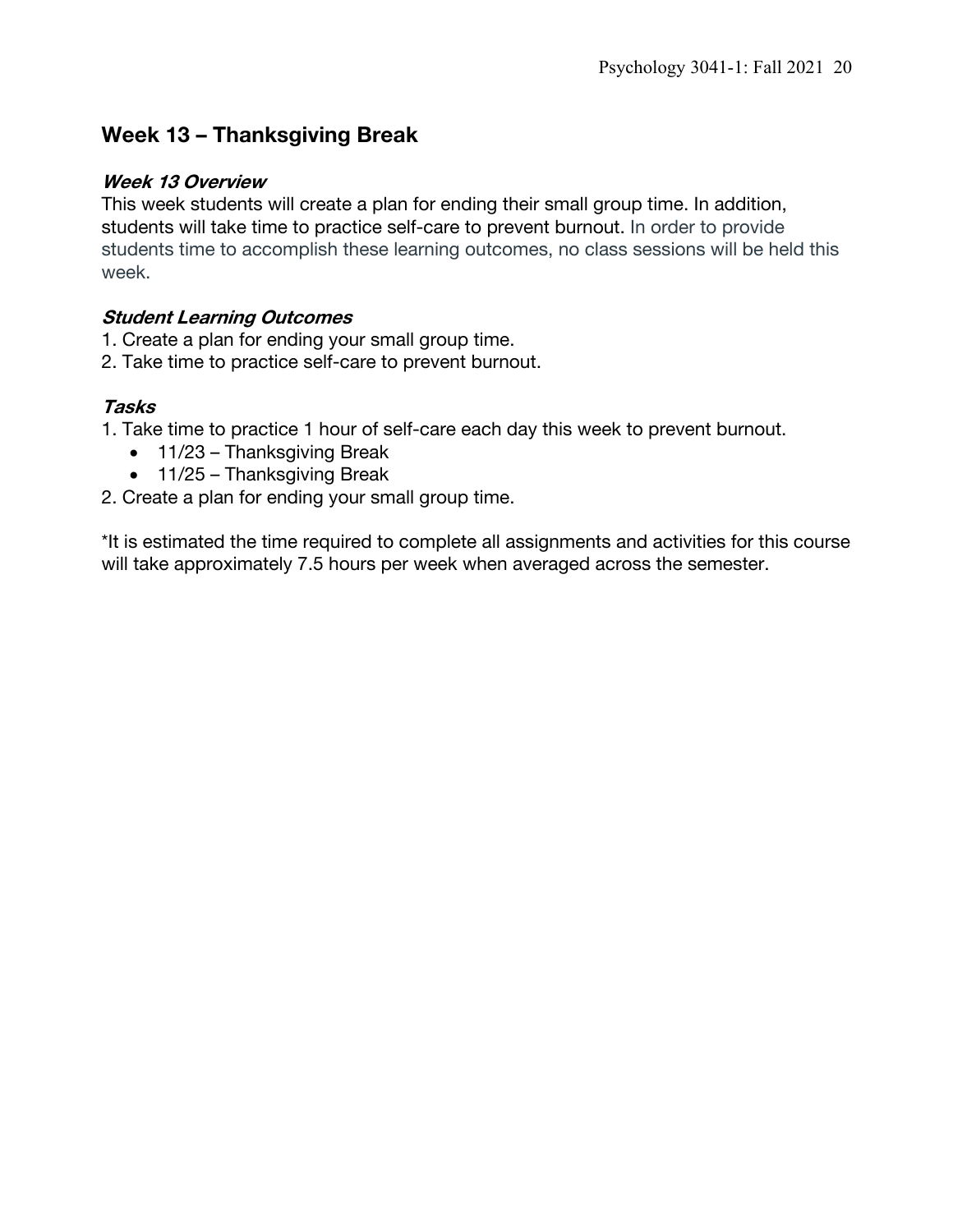## **Week 14 – Ending Our Small Groups**

#### **Week 14 Overview**

This week we will discuss the importance of ending your group well and the key skills required for providing closure to your group time. In addition, we will begin our process of ending our group time. In particular, we will begin to process individual differences in terms of saying goodbye, feelings about our group time ending, and the lessons learned through this experience.

#### **Student Learning Outcomes**

- 1. Discuss the importance of closure within the group process.
- 2. Review the different strategies for concluding the group time.
- 3. Process thoughts and feelings about ending our small group time.
- 4. Process individual differences with regard to saying goodbye.

#### **Tasks**

1. Attend and participate in the following class discussions.

- 11/30 Class 24 Participation
- 12/2 Class 25 Participation
- 2. Facilitate your small group.

3. Enter small group member attendance and indicate completion of any relevant small group assignments.

#### **Required Readings and Associated Assignments**

- 12/3 Quiz 11: Ch. 7 Leading Semi-structured Groups
- 12/3 Reflection Assignment 11: Saying Goodbye to Our Small Group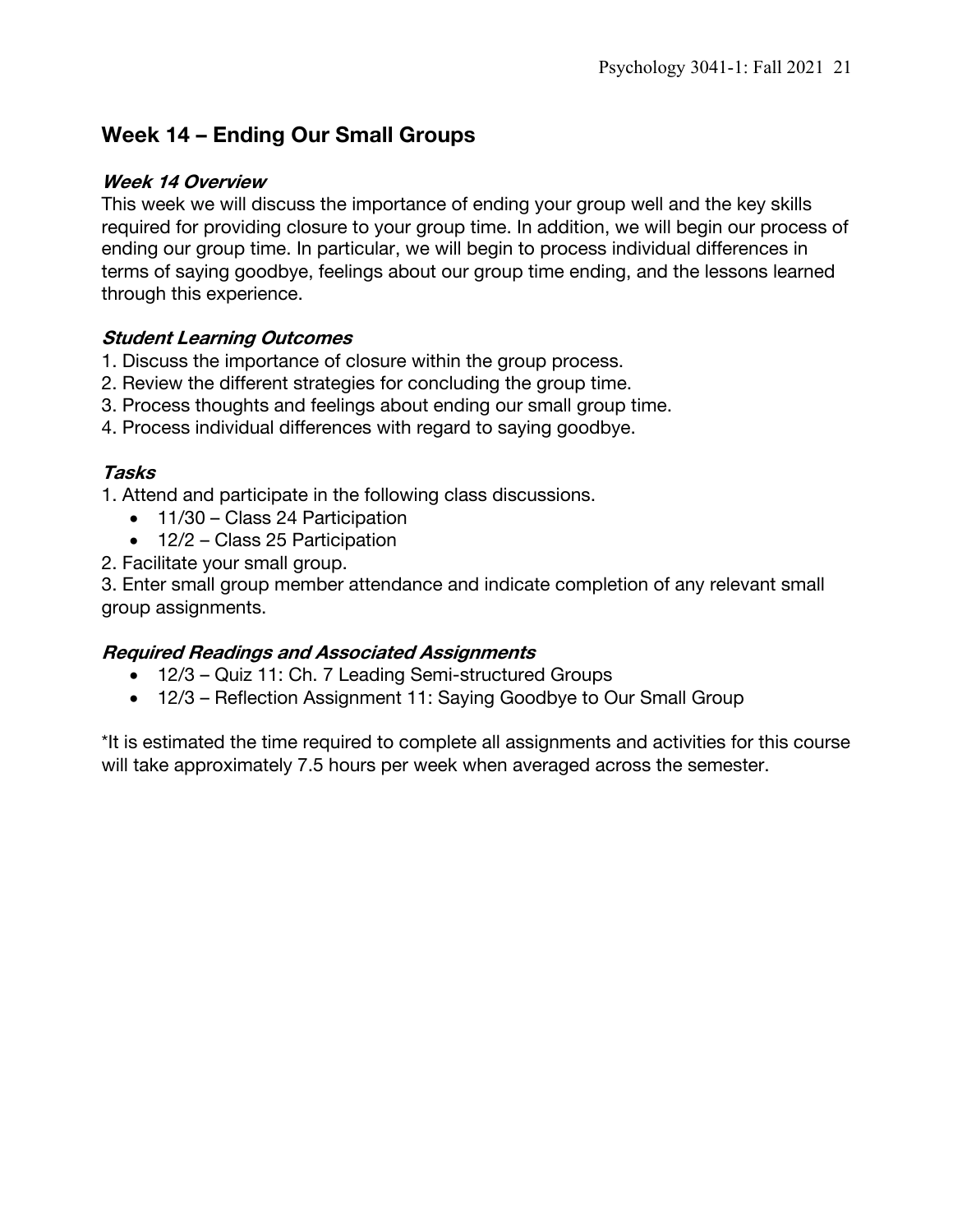## **Week 15 – Ending Our Small Groups**

#### **Week 15 Overview**

This week we will continue our process of ending our group time. In particular, students will be given the opportunity to share what they have learned from one another and practice saying goodbye within the group context.

#### **Student Learning Outcomes**

- 1. Discuss feelings about ending our group time.
- 2. Reflect on lessons learned through this experience.
- 3. Share interpersonal learning.
- 4. Practice saying goodbye within the group context.

#### **Tasks**

1. Attend and participate in the following class discussions.

- 12/7 Class 26 Participation
- 12/9 Class 27 Participation
- 2. Facilitate your small group.

3. Enter small group member attendance and indicate completion of any relevant small group assignments.

#### **Required Readings and Associated Assignments**

Chen, M., & Rybak, C. J. (2004). *Group leadership skills –* 2nd edition. Belmont, CA: Brooks/Cole.

• 12/10 – Data Entry: Final Check